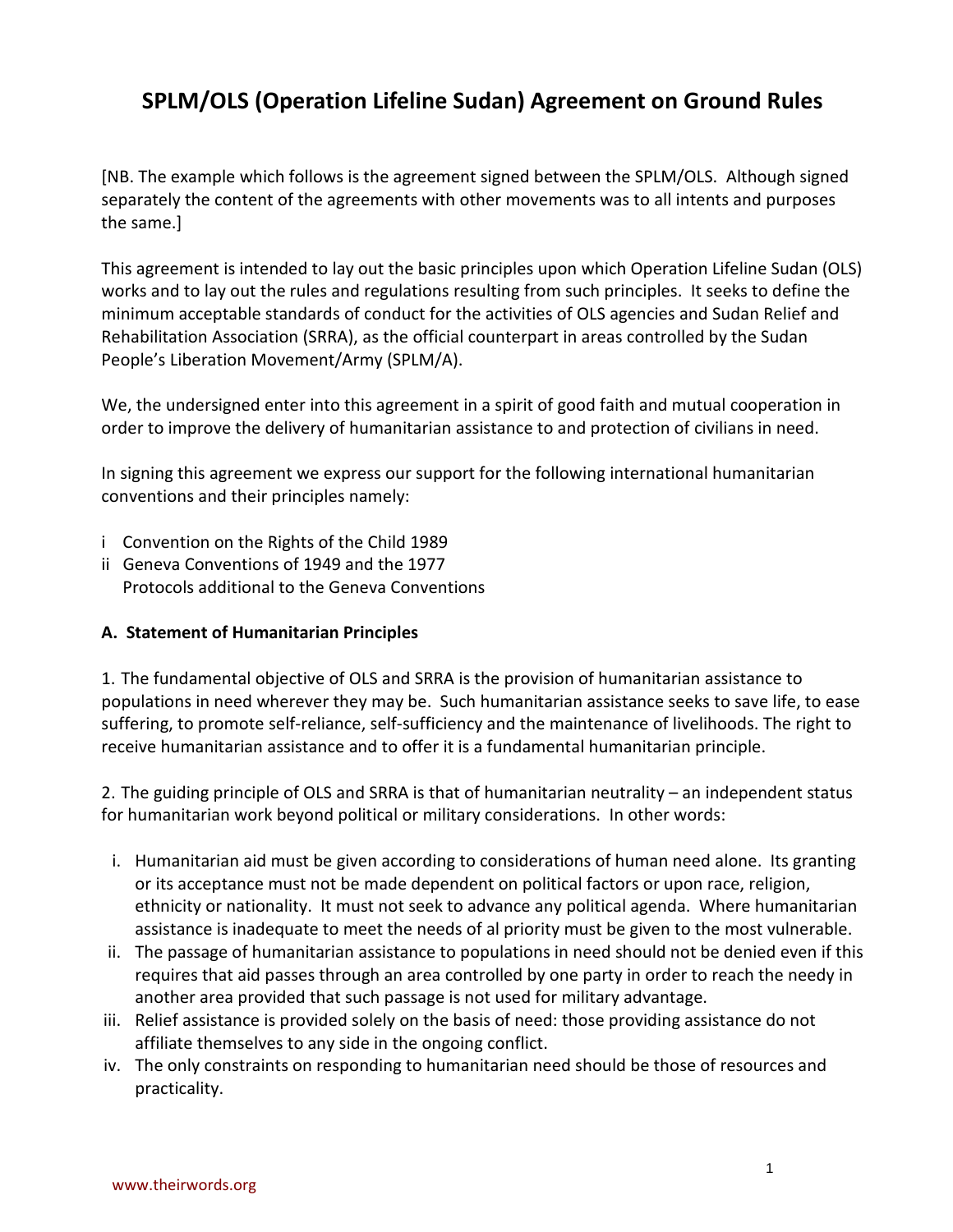3. All humanitarian assistance provided is for the use of identified civilian beneficiaries. Priority must at all times be given to women and children and other vulnerable groups such as the elderly, disabled and displaced people.

4. Those carrying out relief activities under the auspices of OLS must be accountable to the beneficiaries and their representative structures in first place, and to those who fund the activities. This places the following obligations on the various parties:

- i. those rendering humanitarian aid have a duty to ensure its appropriate end use. This includes a right to monitor and participate in the distribution of humanitarian aid on the ground in partnership with SRRA.
- ii. local authorities through the SRRA must ensure that aid is distributed fairly to civilian beneficiaries. Diversion of aid from intended beneficiaries is regarded as a breach of humanitarian principles.
- iii. decision-making on the selection of beneficiaries and the monitoring of the use of inputs and resources must be and be seen to be transparent and responsive to broad-based decisionmaking at the level of affected communities. Local authorities and relief agencies should involve local representatives of communities in the processes of targeting and monitoring of aid. Where possible this should be done through the Joint Relief and Rehabilitation Committees which include elected community representatives.

5. OLS is based on the complete transparency of all its activities. This means that local authorities have the right to expect that OLS agencies provide full information regarding the resources to be provided. In return, it is expected that local authorities will report honestly and fairly in all their dealings with OLS with respect to needs identified populations in need use of resources etc.

6. All humanitarian actions should be tailored to local circumstances and aim to enhance not supplant locally available resources and mechanisms. Strengthening local capacity to prevent future crises and emergencies and to promote greater involvement of Sudanese institutions and individuals in all humanitarian actions is an integral part of OLS's humanitarian mandate.

7. The fundamental human right of all persons to live in safety and dignity must be affirmed and supported through appropriate measures of protection as well as relief. All those involved in OLS must respect and uphold international humanitarian law and fundamental human rights.

8. Bona fide staff members of OLS agencies and others living working or travelling in Sudan under the auspices of OLS have the right to go about their business freely and without restraint provided that they adhere to these Ground Rules and to local laws and customs. In all their dealings relief workers and local authorities must demonstrate mutual respect.

### **B. Mutual Obligations**

1. All externally supported programmes and projects in SPLM/A-controlled areas must be approved by the SRRA (both locally and at SRRA head office) prior to their implementation. NGOs or UN agencies are responsible for ensuring that such approval is obtained in writing. Project implementation should be based upon a letter of understanding between the agency. SRRA and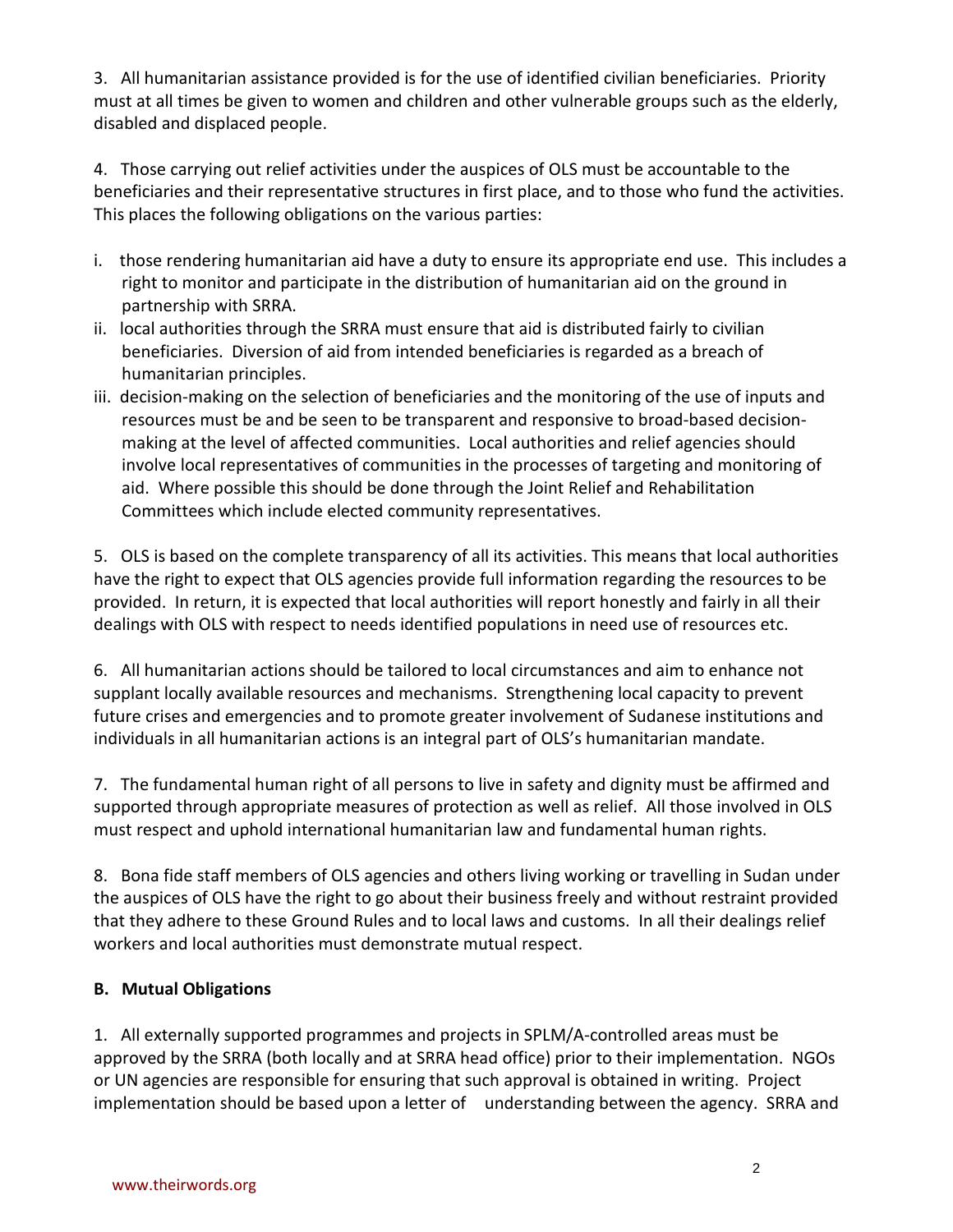OLS which defines roles responsibilities and commitments of all sides plus procedures for resolving differences and grievances.

2. All UN/NGO workers are expected to act in accordance with the humanitarian principles previously defined: provision of aid according to need, neutrality, impartiality, accountability and transparency. This includes non-involvement in political/military activity. NGOs and UN agencies must not act or divulge information in a manner that will jeopardise the security of the area.

3. All UN/NGO workers much show respect for cultural sensitivities and for local laws and customs. Relief agencies must ensure that their staff are familiar with these laws and customs.

4. UN agencies and NGOs shall strive to offer the highest possible standards of service to their beneficiaries. This means that all agencies commit themselves to recruiting only those staff judged to have adequate technical and personal skills and experience required for their work.

5. UN agencies and NGOs must ensure that all their staff living, working or visiting Sudan are bearers of valid entry passes from the respective political authorities.

6. The SRRA must commit itself to the humanitarian principles defined above and not allow itself to be motivated by political, military or strategic interests. It should seek to provide an efficient and effective coordinated information and planning service for relief and rehabilitation activities.

7. The SPLM/A recognises and respects the humanitarian and impartial nature of UN agencies and those NGOs which have signed a letter of understanding with UNICEF/OLS and SRRA.

8. The SRRA should facilitate the flow of relief goods and services and provide accurate and timely information regarding the needs and the situation of civilians in their areas.

9. Local authorities assume full responsibility through the SRRA for the safety and protection of relief workers in areas under their control. This responsibility includes:

- i. providing an immediate alert to relief workers in potentially insecure areas
- ii. facilitation of safe relocation when necessary
- iii. protection from any form of threat, harassment or hostility from any source: relief staff or agencies are not expected to pay for such protection either of themselves or of their property.

10. UN/NGO compounds should be respected as property of these institutions. Those living in these compounds have the right to privacy and compounds should only be entered with the permission of their residents. No military or political activity should take place in these compounds and no personnel bearing arms may enter them except when the safety or their residents is threatened.

### **C. Use of relief property and supplies**

- 1.
- i. All UN/NGO property including vehicles and property hired by UN/NGOs is to be controlled and moved at the discretion of UN/NGOs or their agencies, unless such property is formally donated to another party. Project agreements between NGOs, SRRA and UN/OLS should clearly define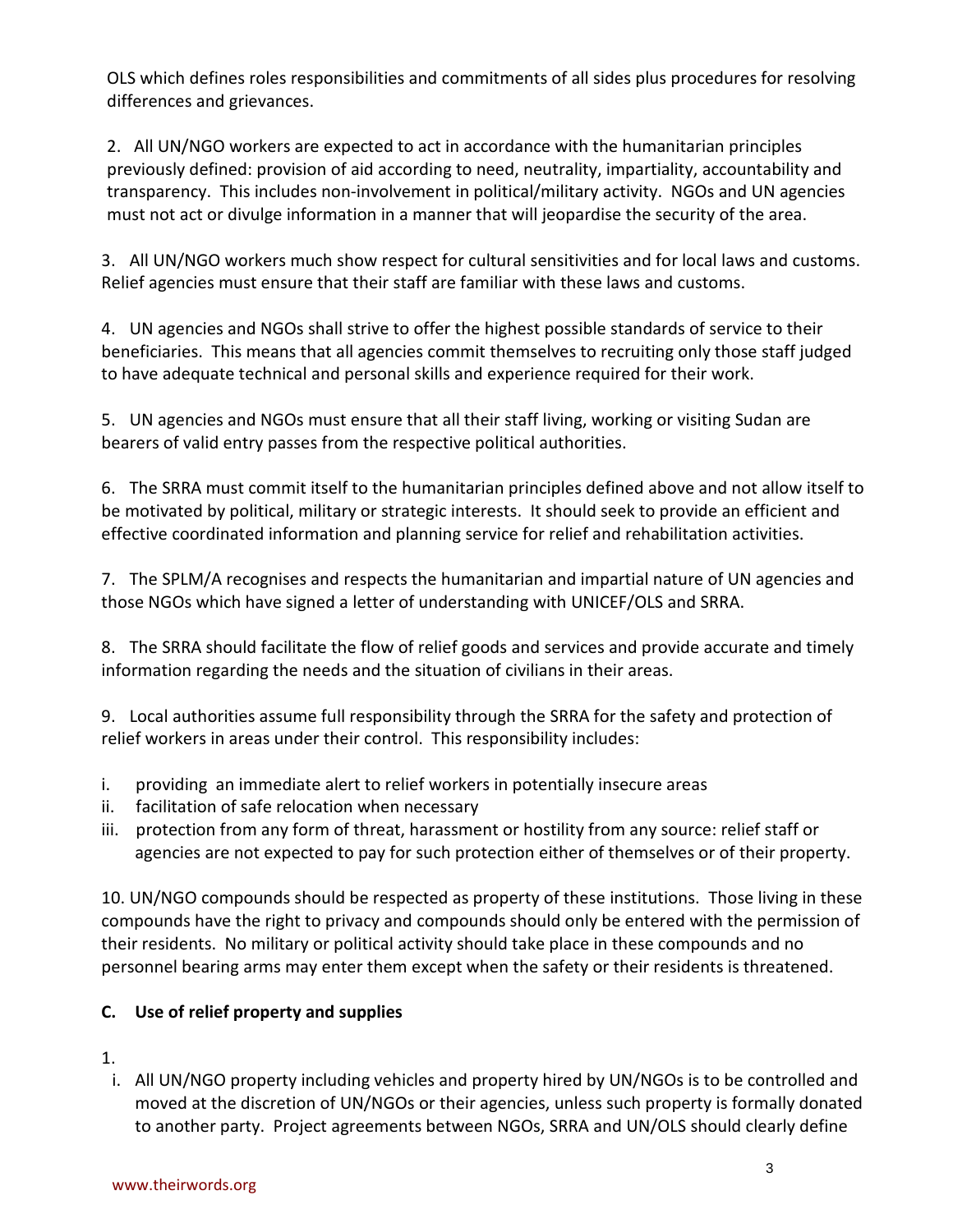which assets will remain the property of the agency concerned and which are project assets which must remain in Sudan even when the agency concerned leaves temporarily or permanently.

- ii. Those assets defined as agency assets remain the effective property of the agency at all times and may be removed whenever a project terminates or an agency withdraws from a location for whatever reason.
- iii. Project assets are those which are for direct use by project beneficiaries or are integral to the running and sustainability of the project. These goods remain the property of UN/NGOs until formally handed over to the SRRA or local communities and their leaders' decisions regarding the distribution and use of such items should be made whenever possible jointly between NGOs and local authorities under the auspices of the Joint Relief and Rehabilitation Committee following the humanitarian principles stated above.
- 2. UN and NGO flags are for exclusive use by these agencies.

3. UN and NGO staff will be allowed unrestricted access to their communication equipment and to exercise normal property rights. Except for emergencies, all messages should be written and recorded. Use of UN/NGO radios or other communication equipment will be limited to information on relief activities only. All messages will be in the English language. Operation shall be by a locally designated radio operator seconded and selected jointly by the local authorities and relief agencies. Whenever necessary UN/NGO personnel will be allowed to transmit their own messages.

4. No armed or uniformed personnel is allowed to travel on UN/NGO vehicles, planes, boats or cars. This includes those vehicles contracted by UN/NGOs.

### **D. Employment of staff**

1. All UN agencies and NGOs have the right to hire there own staff as direct employees. These agencies should be encouraged to employ appropriately qualified and experienced Sudanese as part of a capacity building strategy.

2. In the cases of Sudanese staff seconded to an NGO supported project (e.g. health staff) appointments and dismissals are made by the local authority in consultation with the agency which is expected to support payment of that worker's incentives. The number of workers to be supported must be agreed jointly. An NGO or a UN agency may ask the local authorities to withdraw seconded staff considered incompetent dishonest or otherwise unsuitable for their jobs.

3. Local authorities should ensure that the Sudanese staff of UN/NGOs and especially those staff who receive special training programmes to upgrade and improve their skills are exempted whenever possible from military or other service so that they can contribute to the welfare of the civilian population.

### **E. Rents, Taxes, Licences, Protection money**

1. No UN/NGO should be expected to pay rent for buildings or areas which are part of their work, for example, offices or stores when they have built these buildings themselves or where they are donated by the local authority.